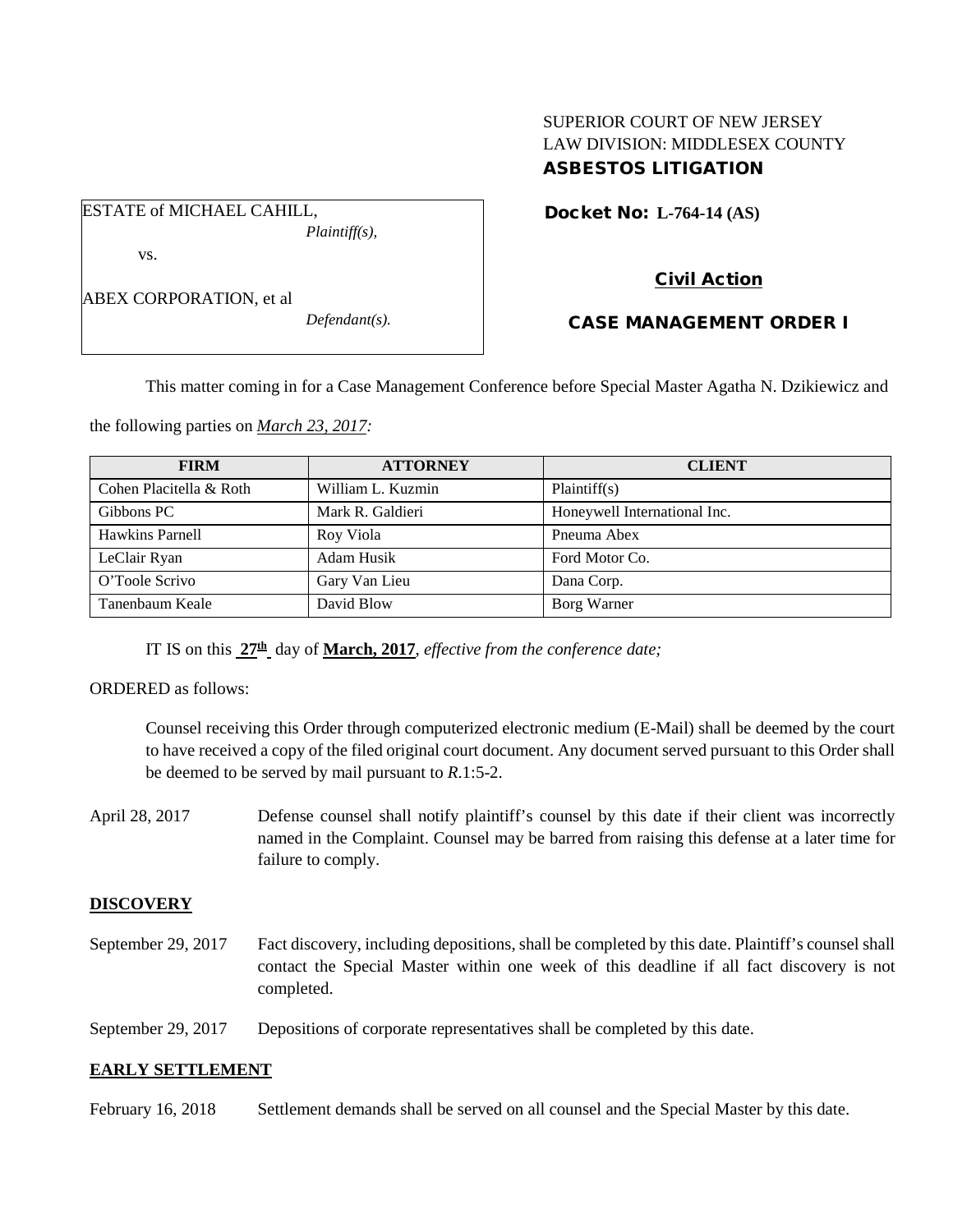### **FORUM NON-CONVENIENS MOTIONS**

| August 2, 2017 | Filing date. |
|----------------|--------------|
|                |              |

August 18, 2017 Return date.

### **DISPOSITIVE MOTIONS**

- January 5, 2018 Filing date.
- February 2, 2018 Return date.

#### **MEDICAL DEFENSE**

- November 30, 2017 Plaintiff shall serve medical expert reports by this date.
- March 16, 2018 Defendants shall identify its medical experts and serve medical reports, if any, by this date. In addition, defendants shall notify plaintiff's counsel (as well as all counsel of record) of a joinder in an expert medical defense by this date.

#### **LIABILITY EXPERT REPORTS**

- November 30, 2017 Plaintiff shall identify its liability experts and serve liability expert reports or a certified expert statement by this date or waive any opportunity to rely on liability expert testimony.
- March 16, 2018 Defendants shall identify its liability experts and serve liability expert reports, if any, by this date or waive any opportunity to rely on liability expert testimony.

#### **ECONOMIST EXPERT REPORTS**

- November 30, 2017 Plaintiff shall identify its expert economists and serve expert economist report(s), if any, by this date or waive any opportunity to rely on economic expert testimony.
- March 16, 2018 Defendants shall identify its expert economists and serve expert economist report(s), if any, by this date or waive any opportunity to rely on economic expert testimony.

#### **EXPERT DEPOSITIONS**

April 13, 2018 Expert depositions shall be completed by this date. To the extent that plaintiff and defendant generic experts have been deposed before, the parties seeking that deposition in this case must file an application before the Special Master and demonstrate the necessity for that deposition. To the extent possible, documents requested in a deposition notice directed to an expert shall be produced three days in advance of the expert deposition. The expert shall not be required to produce documents that are readily accessible in the public domain.

#### **PRE-TRIAL AND TRIAL**

March 23, 2018 @ 10:00am Settlement conference. All defense counsel shall appear with authority to negotiate settlement and have a representative authorized to negotiate settlement available by

\_\_\_\_\_\_\_\_\_\_\_\_\_\_\_\_\_\_\_\_\_\_\_\_\_\_\_\_\_\_\_\_\_\_\_\_\_\_\_\_\_\_\_\_\_\_\_\_\_\_\_\_\_\_\_\_\_\_\_\_\_\_\_\_\_\_\_\_\_\_\_\_\_\_\_\_\_\_\_\_\_\_\_\_\_\_\_\_\_\_\_\_\_\_\_\_\_\_\_\_\_\_\_\_\_\_\_\_\_\_